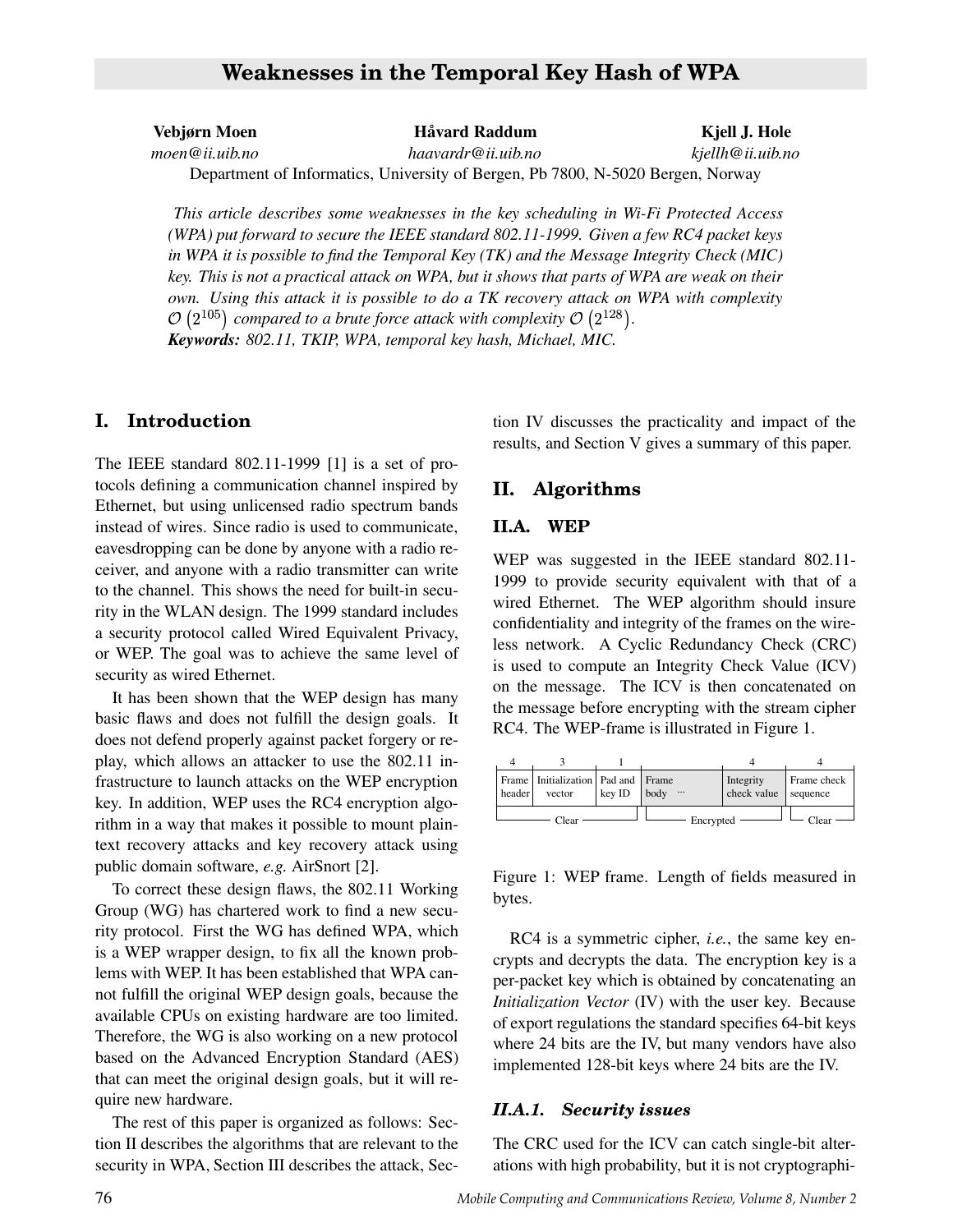cally secure. The CRC is a linear function of the message, and Borisov *et al.* [3] showed that it is possible to make controlled modifications to a ciphertext without disrupting the checksum.

The standard ignores the issue of key management. Most vendors do not implement any key distribution mechanism, this means that keys must be statically entered into either the driver software or firmware. All the mobile stations accessing the same access point use the same pre-shared key and can therefore decrypt each others packets. Since the key needs to be manually distributed and typed into a device, it is not likely that the key will be changed very often. The IV is only 24 bits long, which implies that the same key and IV will be reused, this is known as the two-time pad [3].

Fluhrer *et al.* [4] also found a correlation between the combination of the IV and user key with the first RC4 key stream byte, which leads to a practical key recovery attack.

#### **II.B. Wi-Fi Protected Access**

Because WEP has been shown to be totally insecure, the 802.11 WG has suggested a new security protocol. The protocol is called Wi-Fi Protected Access (WPA). The goal for this protocol is to fix all known security flaws in WEP and it was designed to be deployed as a software patch on existing hardware.

WPA includes a key hash function [5] to defend against the Fluhrer *et al.* [4] attack, a Message Integrity Code (MIC) [6] and a key management scheme based on 802.1X [7] to avoid key reuse and to ease the key distribution. Figure 2 shows the encapsulation process.

The 16-byte *Temporal Key* (TK) is obtained from the key management scheme during the authentication, and goes into the key hash function together with the 6-byte *Transmitter Address* (TA) and a 48-bit IV, often called the TKIP sequence counter. The key hash function outputs a 16-byte RC4 key where the three first bytes are derived from the IV. This key is used only for one WEP frame, since the IV is implemented as a counter which increases after each package, and the key is therefore often called a per-packet key. The IV counter also works as a defense against replay attacks, the receiver will not accept packets with smaller or equal IV to previously received packets.

Integrity of the message is insured by the MIC. This function takes as input a MIC key, TA, receiver address, and the message, and outputs the message concatenated with a MIC-tag. If necessary this output is fragmented before it enters WEP.



Figure 2: WPA encapsulation process.

This means that WPA is a wrapper for WEP insuring that  $a < TK, IV > pair$  is only used once by a sender, and improving the integrity of WEP frames by applying a non-linear message integrity function. More details about the MIC can be found in [6].

#### *II.B.1. Key mixing*

The key mixing function is described by Housley *et al.* [5], this function is also called a *temporal key hash*. As shown on Figure 2, this function takes as input the TK, the TA and the 48-bit IV, and outputs a 128-bit WEP key where 24 bits are derived from the IV. The least significant 16 bits of the 48-bit IV are denoted IV16, and 32 most significant bits are denoted IV32. The key mixing is a two-phase process which may be summarized as follows:

$$
P1K = \text{Phase1}(TK, TA, IV32)
$$
  

$$
RC4KEY = \text{Phase2}(P1K, TK, IV16)
$$

PHASE1\_STEP1:

```
P1K[0] = Lo16(IV32)
P1K[1] = H116(IV32)P1K[2] = Mk16 (TA[1], TA[0])P1K[3] = Mk16(TA[3], TA[2])P1K[4] = Mk16(TA[5], TA[4])PHASE1_STEP2:
\texttt{FOR} \texttt{i} = 0 to 7 \hspace{10mm}BEG IN
     j = 2*(i \& 1)  ! "#$ %   ! "# $@  "  ! "3$A 01  ( ) ! "  @
$ 2 ! " # @
$ . $
=
=
       ! "  $%   ! "  $@  "  ! "# $A 01  ( ) ! " 4 @
$ 2 ! " 3@
$ . $
=
=
       ! "-$ %   ! "- $@  "  ! " $A 01  ( ) ! " B @
$ 2 ! " C @
$ . $
=
=
       ! ",$ %   ! ", $@  "  ! "- $A 01  ( ) ! " , @
$ 2 ! "  - @
$ . $ =
=
       ! "3$ %   ! "3$@  "  ! ", $A 01  ( ) ! "  @
$ 2 ! " # @
$ . $ @ /
```
END<br>Algorithm 1: Phase1 of temporal key hash.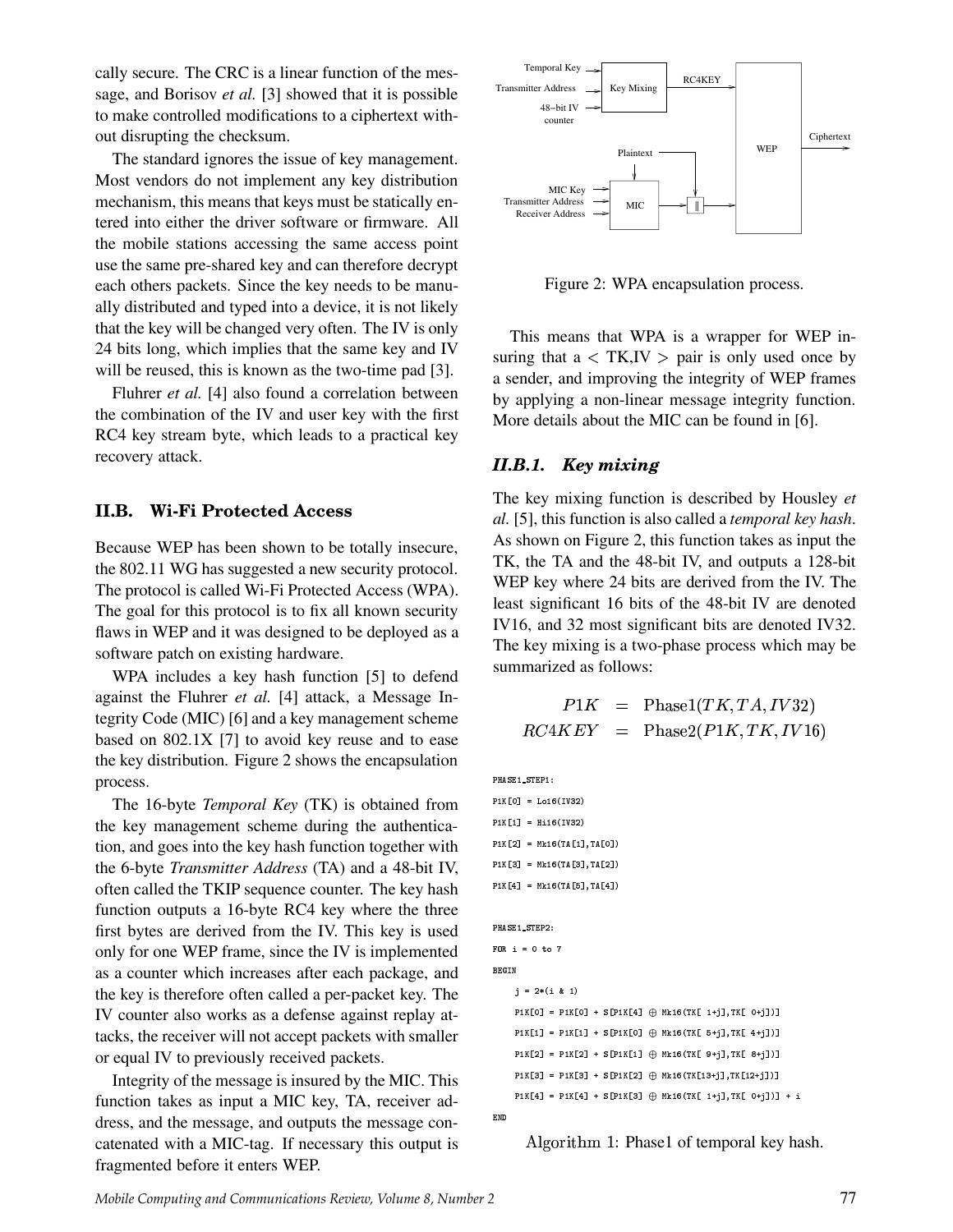

Figure 3: One of 8 rounds of the first phase of temporal key hash. This round is repeated for  $i = 0..7$ .

Phase 1 is shown in Algorithm 1 and in Figure 3. This part is usually only done once every  $2^{16}$  packets and cached. It takes TK, TA and IV32 as input and outputs P1K used as input in Phase 2.

Phase 2 takes the output from Phase1, TK, and IV16 as input, and outputs the 128-bit WEP key. Phase 2 is described in Algorithm 2 and in Figure 4. Note that the TK is viewed as an array [0..15] of 8-bit bytes.

The S-box is a bijective nonlinear function defined by a table lookup in [5], it takes a 16-bit input and outputs a 16-bit value. The Mk16 function takes two 8-bit inputs and produces a 16-bit word, such that  $Mk16(X,Y) = 256 * X + Y$  which is equivalent to  $Mk16(X,Y) = X||Y$ . Hi16 takes a 32-bit input and returns the most significant 16 bits, Lo16 takes a 32 bit input and returns the least significant 16 bits. Hi8 and Lo8 are similar but with input size 16 bits and output size 8 bits. Furthermore, & denotes bit-wise logical AND, and | represents bit-wise logical OR. Also, note that  $+$  in the Algorithms and  $\boxplus$  in Figures 3 and 4 are addition modulo  $2^{16}$ ;  $\oplus$  represents bit-wise exclusive OR. Both RotR1 and  $>> 1$  denote right circular shift by 1. P1K and PPK are treated as arrays of 16 bit words and RC4KEY is treated as an array of 8-bit bytes.

## **III. Attacking Temporal Key Hash**

This section describes an attack on the temporal key hash described above. It is assumed that the attacker has knowledge of a few (less than 10) RC4-keys computed under the same IV32. Whether this is a realistic assumption or not will be discussed in Section IV.

Under this assumption we show that the attacker can easily compute the TK, and thus decrypt any packet the same way the legitimate receiver does. The

```
PPK[0] = P1K[0]PPK[1] = P1K[1] 
     
                 the contract of the contract of the contract of
PPK[3] = P1K[3]PPK[4] = P1K[4]PPK[5] = P1K[4] + IV16  	

PPK[0] = PPK[0] + S[PPK[5] \oplus Mk16(TK[ 1],TK[ 0])]
mmutul mmutul afmoutal Courainnt almut alli
nnufal nnufal afnnufil O wia/muf el muf 1111
nnufal nnufal afnnufal O wia/muf el muf alll
PPK[4] = PPK[4] + S[PPK[3] \oplus Mk16(TK[9], TK[8]))PPK[5] = PPK[5] + S[PPK[4] \oplus Mk16(TK[11], TK[10]))     #$ % #                

PPK[1] = PPK[1] + RotR1(PPK[0] \oplus Mk16(TK[15],TK[14])) 

  #$ % #      
     #$ % #     

PPK[4] = PPK[4] + RotR1(PPK[3])PPK [5] = PPK [5] + RotR1 (PPK [4])  	

 RC4KEY[0] = His(IV16)RC4KEY[1] = (Hi8(IV16) | 0x20) & 0x7F
#	

  ) $ "      RC4KEY[3] = Lo8((PPK[5] \oplus Mk16(TK[1],TK[0])) >> 1)FOR i = 0 to 5BEGIN<br>
\overline{S} \overline{S} \overline{S} \overline{S} \overline{S} \overline{S} \overline{S} \overline{S} \overline{S} \overline{S} \overline{S} \overline{S} \overline{S} \overline{S} \overline{S} \overline{S} \overline{S} \overline{S} \overline{S} \overline{S} \overline{S} \overline{S} \overline{S} \overline{S}#	

 . &    &"   &
```
 

<sub>END</sub><br>Algorithm 2: Phase2 of the temporal key hash.

attack has a complexity of about  $2^{32}$  simple operations, and takes a few minutes to execute on a normal modern PC. The attack is basically done by computing backwards through Phase 2, guessing on parts of the TK. We can check if a guess is right or wrong since we know that the P1K-values do not change before the IV32 changes.

The attack makes use of the fact that eight bits of the TK can be computed directly from an RC4-key. The PPK-values output from Phase 2 are known from the RC4-key, in particular PPK[5] is known. By looking at Step 3 of Phase 2 in Algorithm 2 we see how RC4KEY[3] is computed. It is then easy to reveal the least significant bit of TK[1], and the seven most significant bits of TK[0].

The rest of this section describes the attack in detail,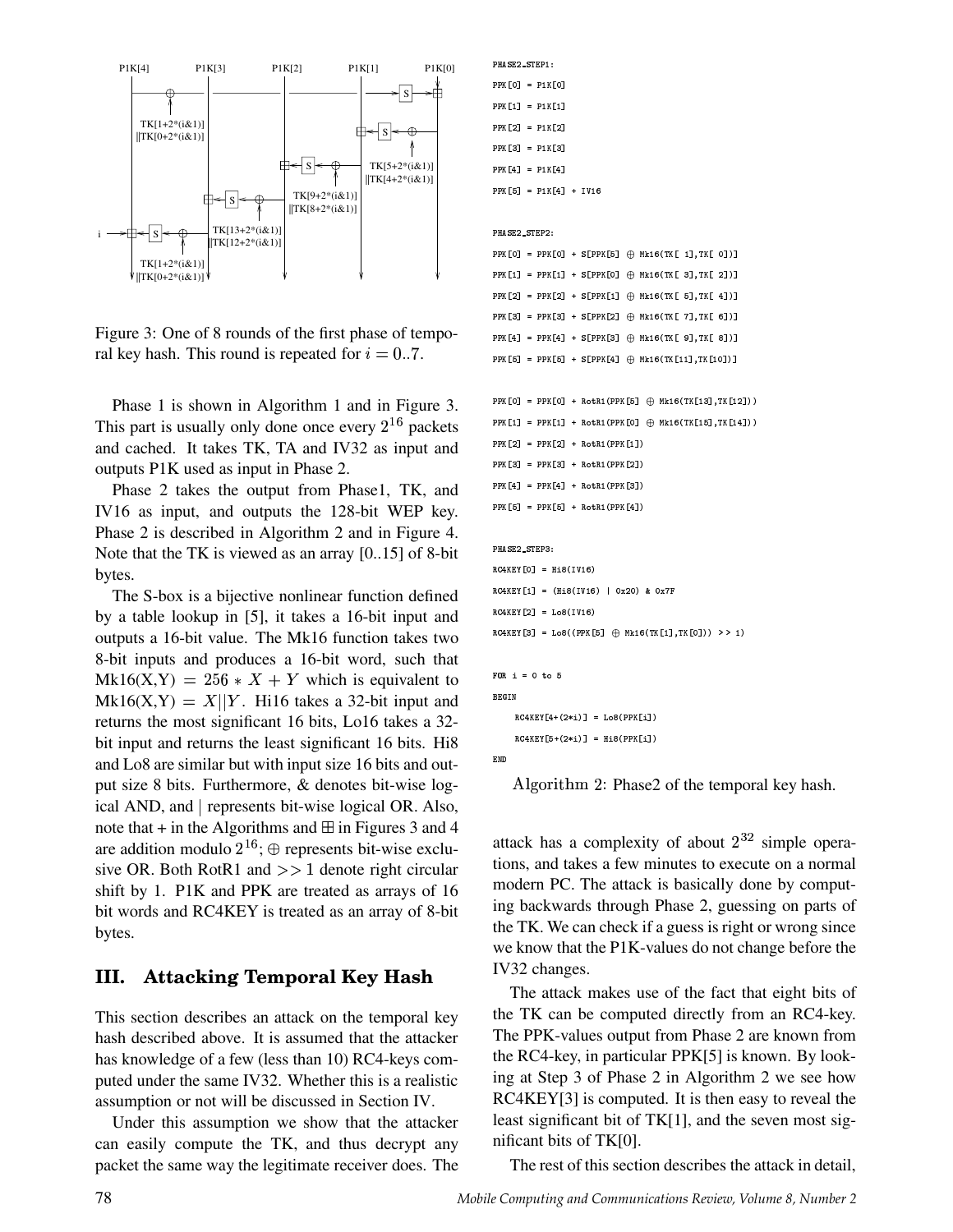

Figure 4: Phase 2 of the temporal key hash. The 96 bit PPK is used together with 16 bits of the IV and 8 bits of the TK to create the 128-bit WEP key.



Figure 5: Part of Phase 2 needed to compute TK[10] and TK[11].

showing how we can break the rest of the TK into six parts, and guess on one part at the time. In the diagrams below, thick lines indicate that we know the values carried on them, and dotted lines indicate that there are two choices for the values on the lines.

## **III.A. Finding TK[10] and TK[11]**

Figure 5 is cut out from Figure 4 of Phase 2 of the key hash. The attack is based on the divide-and-conquer technique as illustrated in the figure. The idea is to



Figure 6: Part of Phase 2 needed to determine TK[8] and TK[9].

find some bytes of the TK at a time, and Figure 5 shows the parts of PPK and TK which are needed to calculate backwards to P1K[4]. Since PPK[3], PPK[4] and PPK[5] are known we can start backtracking Phase 2. The arrows indicate input and output values.

The first thing we need to do is to right shift PPK[3] and PPK[4] by one. The inverse of addition modulo  $2^{32}$  is subtraction modulo  $2^{32}$ . Using this we can compute backwards up to the point where the values depend on TK[10] and TK[11]. Now we guess on the value of  $TK[11] | TK[10]$ , which allows us to backtrack through the XOR and S-box and two additions modulo  $2^{32}$ . Remember that the IV is a known value, sent in the clear in the WPA packet. For each guess of  $TK[11]$   $TK[10]$  we get a suggestion for P1K[4]. We repeat the above procedure for each RC4-key that we are using in the attack, and if different RC4-keys give different P1K[4]-values, the guess was wrong. Using two or three RC4-keys should be enough to eliminate all but the correct values of TK[10] and TK[11].

#### **III.B. Finding TK[8] and TK[9]**

Figure 6 shows the part of Phase 2 necessary to compute TK[8] and TK[9]. Note that when we found TK[10] and TK[11] during the previous step, we also found the correct value of P1K[4]. Therefore, TK[8] and TK[9] can be computed directly, without any guessing.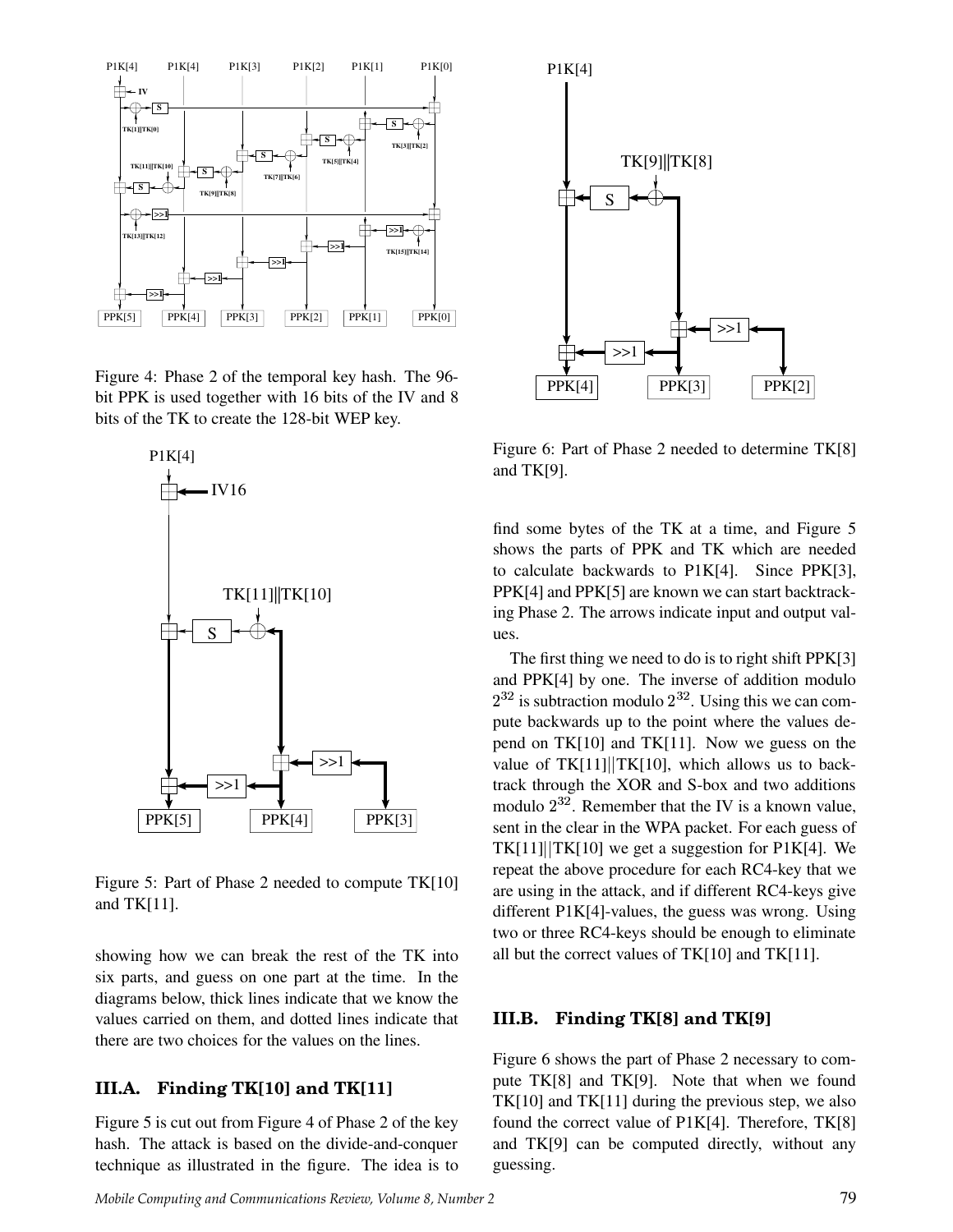

Figure 7: Part of Phase 2 needed to calculate TK[6] and TK[7].

## **III.C. Finding TK[6] and TK[7]**

As Figure 7 shows, TK[6] and TK[7] can be found exactly the same way as TK[10] and TK[11] were found.

#### **III.D. Finding TK[0], TK[1], TK[12], and TK[13]**

Consider the part of Phase 2 shown in Figure 8. Here we take advantage of the fact that only eight bits of TK[0] and TK[1] are unknown. In order to compute the value of P1K[0], we can again make use of the now known value of  $P1K[4]$ , but this time it is necessary to guess on TK[12], TK[13], and the eight unknown bits of TK[0] and TK[1] to reconstruct a candidate for P1K[0], a total of 24 bits. Again, if we don't get the same value of P1K[0] for all RC4-keys, we can discard the current guess as wrong.

At this stage, a subtle point comes into play. Assume we take the correct values of TK[0], TK[1], TK[12], and TK[13], but flip the least significant bit of TK[12]. This is a wrong guess, and should be discarded given sufficiently many RC4-keys. We will compare the values obtained in Figure 8 using this guess, to the values obtained with the correct guess. The guess for TK[0] and TK[1] is the correct one, so the values on the horizontal wire on the top will be equal in both cases. Going through the rotation in the bottom half, the values will differ only in the most significant bit. This is the same as saying that



Figure 8: Part of Phase 2 needed to compute TK[0], TK[1], TK[12], and TK[13].

they differ by  $2^{15} \pmod{2^{16}}$ . Since the remaining operations for computing P1K[0] are subtraction mod  $2^{16}$ , the computed values for P1K[0] with this wrong key guess will differ in the most significant bit from the correct value of P1K[0]. In particular, the P1K[0]-values computed with the wrong guess will all be equal! This means that the least significant bit of TK[12] can not be determined at this point using our method, however, it is easily determined later. It also means that P1K[0] is not determined completely, we only know the low 15 bits.

#### **III.E. Finding TK[2], TK[3], TK[14], and TK[15]**

Figure 9 shows the most expensive part of the attack. Here we will guess on TK[2], TK[3], TK[14], and TK[15] at the same time. For each guess we will compute the values of P1K[1] and check if they are equal. The matter is slightly complicated by the fact that we do not know P1K[0] completely. P1K[0] can take one of two values, so we have to do the check on P1K[1] for both values. For the correct guess of TK[14] and TK[15], there will be two values of TK[3] $\rm |TK[2]$  suggested, one for each P1K[0].

The problem with the least significant bit occurs here too, we can not find the least significant bit of TK[14]. This means we do not need to guess on it either, so there will be a total of 31 bits guessed. For each guess we will have to do the check on P1K[1]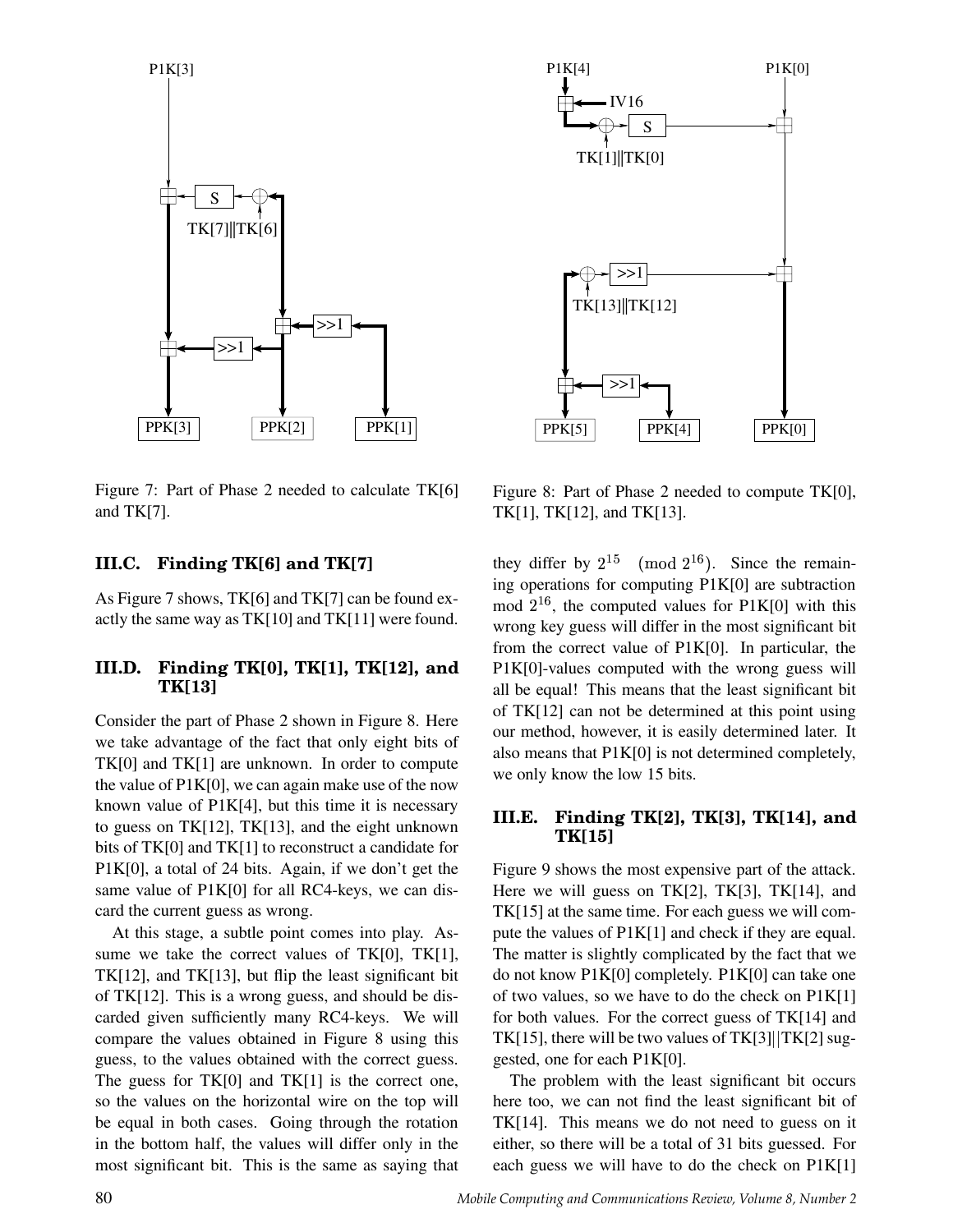

Figure 9: Part of Phase 2 needed to calculate TK[2], TK[3], TK[14], and TK[15].



Figure 10: Part of Phase 2 needed to compute TK[4] and TK[5].

twice, once for each of the two possible values of  $P1K[0]$ , so the overall complexity is  $2^{32}$  checks. This step dominates the overall complexity of the attack. After this we are left with four sets of possible values of TK[2], TK[3], TK[12], and TK[14].

### **III.F. Finding TK[4] and TK[5]**

Finally, Figure 10 shows how TK[4] and TK[5] are found by checking on the P1K[2]-values. Each guess also includes guessing on the least significant bit of TK[14]. For each of the two possibilities of TK[14] there will be one TK[5]- and TK[4]-value suggested as correct.

#### **III.G. Finding the least significant bits of TK[12] and TK[14]**

After completing all six steps described above, we are left with four possible values for the whole TK. Each possible TK has its corresponding P1K-value. The correct TK can now be found by running Phase 1 for each of the TK candidates, and see which one that gives its corresponding P1K as output. The probability that a wrong TK results in its corresponding P1K is  $4 \times 2^{-80} = 2^{-78}$  since P1K is 80 bits.

#### **III.H. Attacking with only two RC4-keys**

When the attacker only has two RC4-keys, she only has a 16-bit condition for eliminating wrong guesses at each step. In the step with  $TK[0]$ ,  $TK[1]$ ,  $TK[12]$ and TK[13], we are guessing on 23 bits, so we expect to have about  $2^7$  candidates suggested for these four bytes. In the step with TK[2], TK[3], TK[14] and TK[15] we are guessing on 31 bits, so we expect to be left with  $2^{15}$  candidates for this part of the TK. In the other steps we are guessing on 16 bits, so we expect to be only left with the correct TK-parts. With the four possible variations of the least significant bit of TK[12] and TK[14], this gives us  $4 \cdot 2^7 \cdot 2^{15} = 2^{24}$  candidates for the whole TK. Each candidate has its corresponding set of P1K-values. Now we can run Phase 1 for each candidate and see which one has matching suggestions for the P1K value from both Phase1 and Phase2. The probability of a wrong TK to result in corresponding P1K values is  $2^{24} \cdot 2^{-80} = 2^{-56}$ , so with high probability only the correct TK will pass this test. Total work with only two texts is approximately  $\mathcal{O}(2^{38})$ , since we need to guess on 31 bits for each of the  $2^7$  suggestions for TK[0], TK[1], TK[12], and TK[13].

#### **III.I. Temporal Key recovery attack on WPA**

The results in this paper imply that it is possible to mount a Temporal Key recovery attack on WPA with time complexity  $\mathcal{O}(2^{105})$ , compared to simply brute force search on the TK which has time complexity  $\mathcal{O}(2^{128})$ . The idea of this attack is simply to brute force two distinct RC4 keys with 104 unknown bits in each and then apply the attack described in this paper to recover the 128-bit Temporal Key and the 64-bit message authentication key with additional  $\mathcal{O}(2^{38})$ effort. This attack has time complexity  $\mathcal{O}(2^{105})$ which still is not practical, but it is a significant reduction.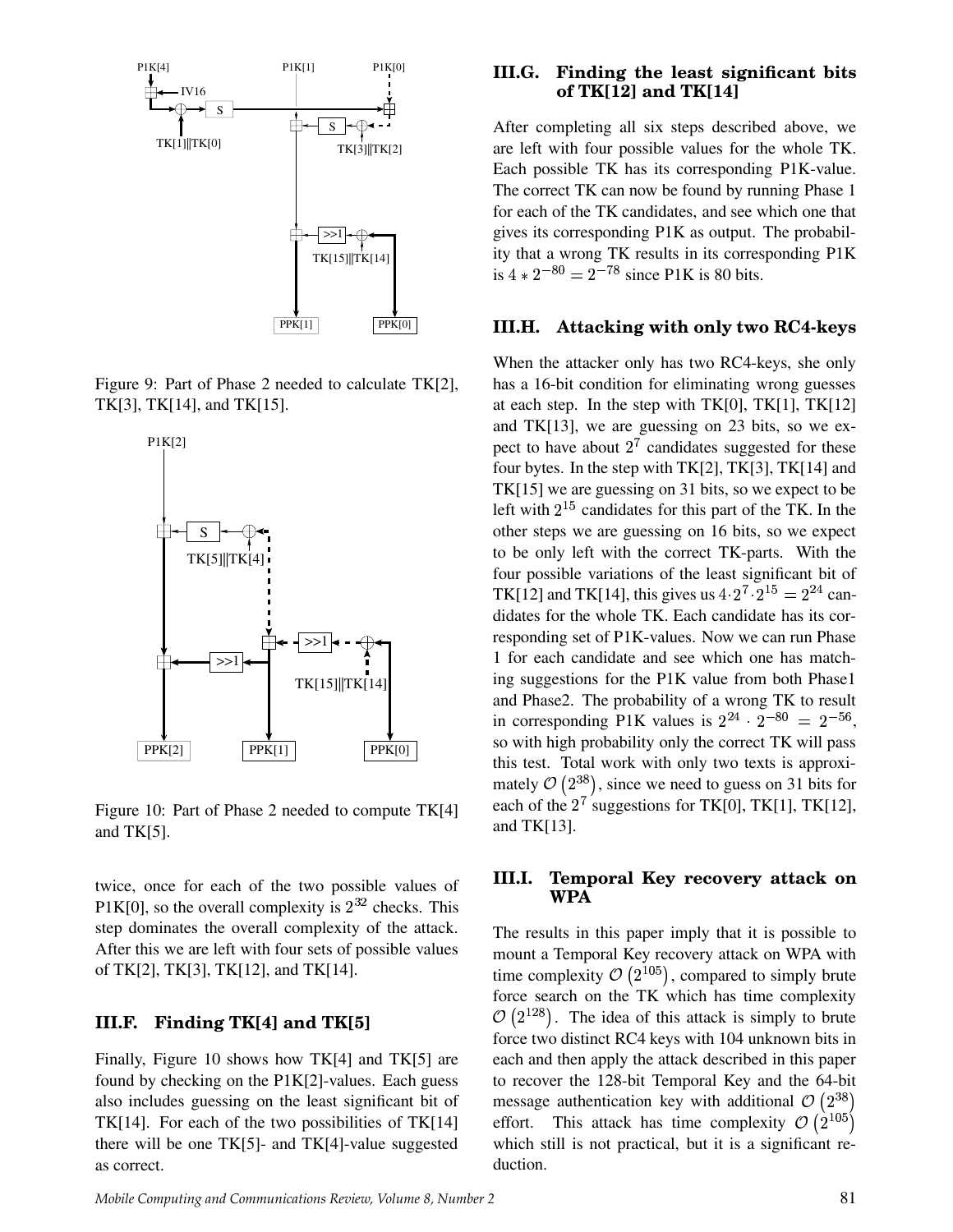## **IV. Discussion of the Attack**

The attack described in the previous section has been implemented on a computer to verify its correctness. The processor used is an Intel Pentium 4 2.53 GHz, and it takes about 6-7 minutes to recover the TK given four or more RC4-keys. Given only 2 texts the work is a factor  $2<sup>7</sup>$  bigger, which gives a running time of approximately 15 hours.

This makes it a highly practical attack, but if the results of this paper shall have any impact, the important question is: "How likely is it that an attacker gets two RC4-keys generated under the same IV32?" The answer to the question depends on the implementation. The main contribution of this paper is therefore to highlight the weak spots of WPA.

#### **IV.A. Loss of RC4-key = total loss of security**

The most important thing to keep in mind for an implementor is that RC4-keys used to encrypt packets, and the TK are equally important to keep secret. As this paper shows, the loss of a few RC4-keys allows the attacker to recover the long term secret TK, and not only the contents of the compromised packets.

In [6], describing the details of the MIC part of WPA, it is stressed that the integrity of a packet relies on the fact that each packet is encrypted. The author points out that the loss of one RC4-key allows the attacker to recover the MIC-key, and thus produce a valid MIC-tag to a packet of her choice. However, the attacker needs to block the receiver from receiving this and any subsequent packets until the modified packet has been inserted on the channel. Also, the attacker can only modify the particular compromised packet, since the other packets are protected by encryption using other keys. This seems to limit the threat to that of an active adversary with capabilities of blocking the receiver, being able to modify compromised packets.

This paper shows that the compromise of two or more RC4-keys is much more serious. The attacker may recover all secret keys the user has, and can therefore perform any action the user can do. In particular, WPA provides no forward secrecy since the attacker can construct earlier RC4-keys, as well as future ones, once some keys have leaked.

## **IV.B. Cut-and-paste cryptographic primitives**

It is quite common to take (parts of) existing cryptographic primitives and construct new cryptographic algorithms from them. For example, WPA uses RC4 for encryption, and parts of the AES round function in the temporal key hash. Ferguson [6] warns that the MIC function used in WPA is only secure in this particular setting. We would like to issue the same warning when it comes to temporal key hash: it is no good as a hash function, but only as a key generator.

## **IV.C. Possible attack scenario**

It is possible to imagine a situation where a leader of a group is communicating on behalf of the whole group. Some parts of the information the leader receives he wants to keep to himself, while other parts should be broadcast to all the group members. For instance, a review form for conference submissions often contains the fields "comments to program chair only" and "comments to program committee". Since WPA is a wireless network, all members of the group can receive the packets broadcast from the access point, but only the leader holding the TK can decrypt the packets. Some of the packets are for the whole group to read. The leader can choose to broadcast the contents of these packets to the group, but since the group members can receive the encrypted versions of these packets themselves, a cheaper way would be to just broadcast the RC4-keys for the packets in question, and let each member do the decryption himself.

Someone not aware of the shortcomings of the temporal key hash might opt for this solution, not knowing this allows the whole communication to be read by everyone.

## **V. Summary**

We have shown that the whole security in WPA relies on the secrecy of all packet keys. Given one packet key it is possible to find the MIC key and given two packet keys with the same IV32 an attacker can do anything the legitimate user can, for the duration of the TK.

Since these packet keys are supposed to be kept secret, the attack in this paper does not imply that WPA is broken, but it underlines the importance of keeping each and every packet key secret.

## **References**

- [1] IEEE Std 802.11, Standards for Local and Metropolitan Area Networks: Wireless Lan Medium Access Control (MAC) and Physical Layer (PHY) Specifications, 1999.
- [2] Airsnort, airsnort.shmoo.com/